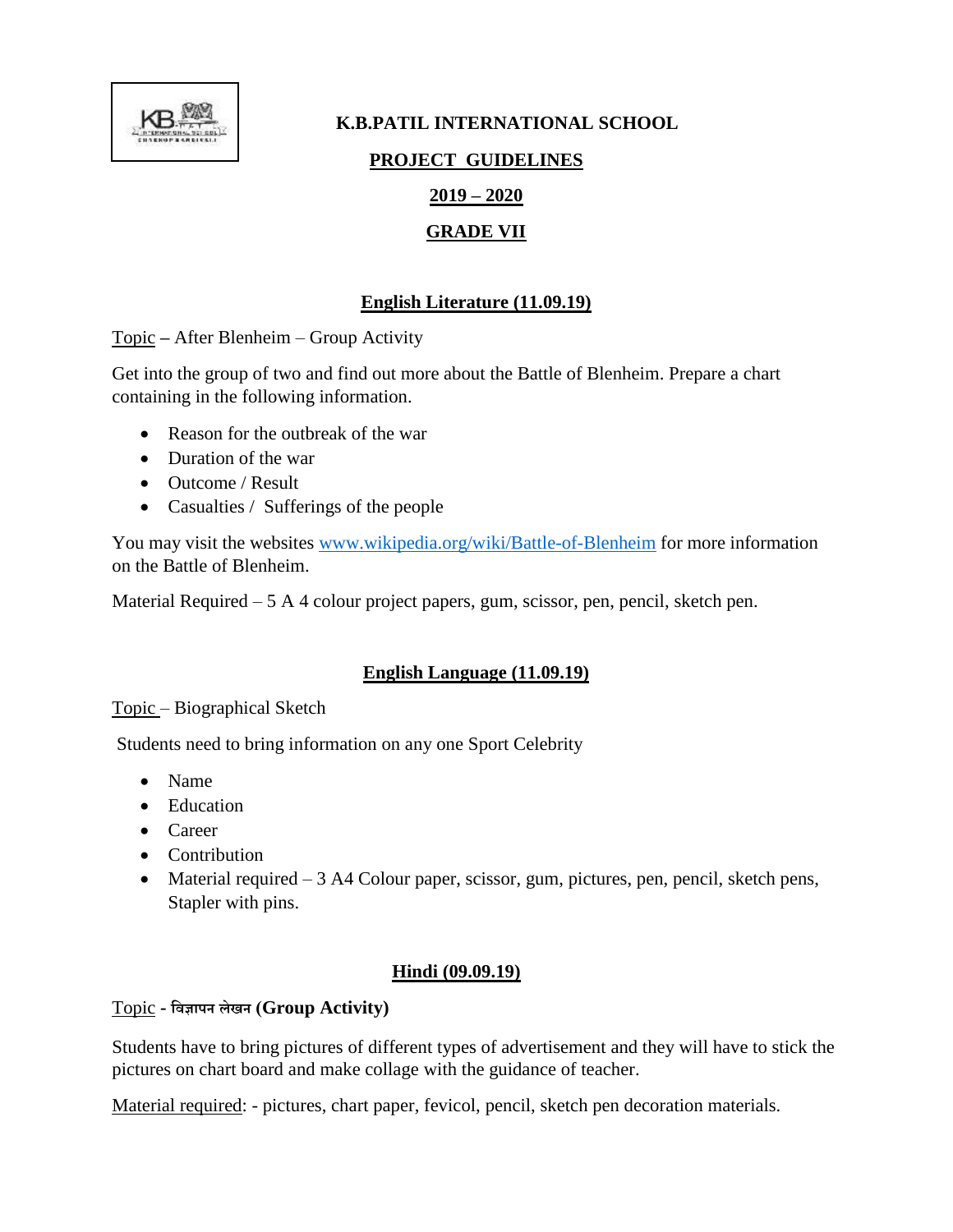#### **Marathi (09.09.19)**

#### Topic **- थोर शास्त्रज्ञ – लुई पाश्चर (Group Activity)**

Students have to bring pictures of Indian scientist they will make model and write information with the guidance of teacher.

Material required: - pictures, thread, mount board chart paper, fevicol, pencil, sketch pen decoration materials

#### **Mathematics (16.09.19)**

Topic: Lines and Angles, Triangles

With the help of stick students will make different angles. They will learn properties of parallel lines, properties of angles and different properties of triangles.

Materials Required: sticks, glue, chart paper, marker, and scissors.

#### **Physics (16.09.19)**

Topic: Light energy

Students will show reflection, with the help of pencil and scale. Terms related to reflection .Add different colours and learn addition and subtraction of colours.

Materials required: Chart paper, scale, pencil, colours etc.

#### **Chemistry (17.09.19)**

Topic- Language of Chemistry- Chemical equations [Group activity]

Students of the class need to get 2-3 coloured chart papers of same or different colours, coloured sketch pens and glitter pens of various colours.

Students need to write all the chemical equations using coloured sketch pens / glitter pens as per the colour changes seen in the chemical reactions from page no. 57 to 66 of the textbook.

#### **Biology (17.09.19)**

Topic: Photosynthesis

Students will make a power point presentation on the topic.

Materials required: CD / information related to the topic